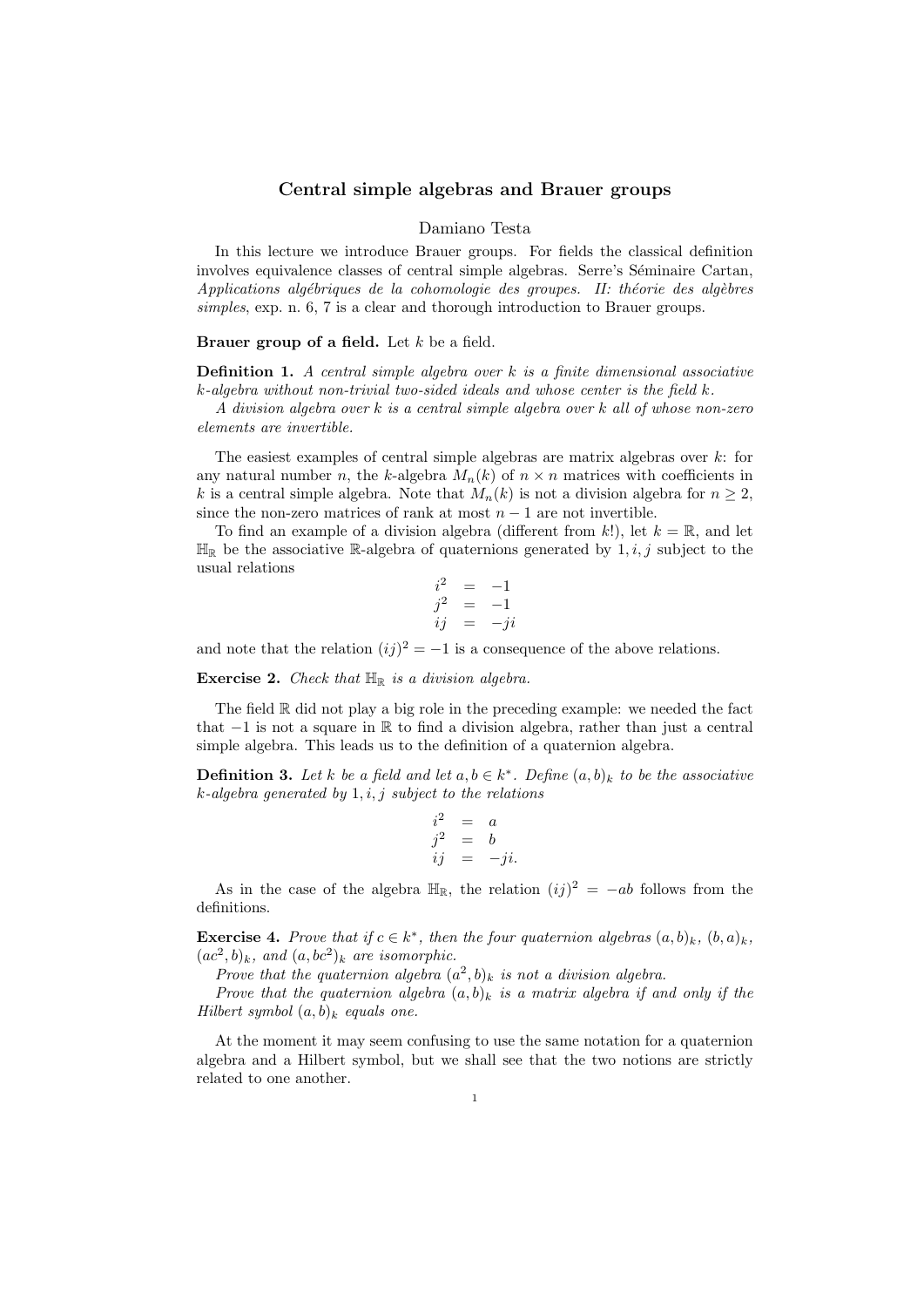**Theorem 5** (Wedderburn). Let A be a central simple algebra over  $k$ . There are a unique division algebra D and a positive integer n such that A is isomorphic to  $M_n(D)$ .

Wedderburn's Theorem gives a strict relation between central simple algebras and division algebras, and suggests the introduction of the following relation.

Two central simple algebras  $A$  and  $B$  over the same field  $k$  are equivalent if there are positive integers m, n such that  $M_m(A) \simeq M_n(B)$ . Equivalently, A and B are equivalent if A and B are matrix algebras over the same division algebra. We denote the equivalence class of the central simple algebra A over  $k$  by [A], and call it a Brauer class.

**Lemma 6.** Let  $A$  and  $B$  be central simple algebras over  $k$ . The associative  $k$ -algebra  $A \otimes_k B$  is a central simple algebra over k.

Given any k-algebra A, we denote by  $A^{op}$  the k-algebra whose underlying vector space is the same as the vector space underlying  $A$ , and whose multiplication is defined by  $a \cdot_{A^{op}} b := b \cdot_A a$ , that is, multiplication in  $A^{op}$  is multiplication in A in the opposite order. If A is a central simple algebra over k of dimension n, then  $A^{op}$ is also a central simple algebra over k of dimension n, and  $A \otimes_k A^{op} \simeq M_n(k)$ .

If  $\ell/k$  is a field extension and if A is a central simple algebra over k, then  $A \otimes_k \ell$ is a central simple algebra over  $\ell$ , called the extension of A to  $\ell$ .

We are in a position to define the Brauer group of the field k.

**Definition 7.** The Brauer group  $Br(k)$  of the field k is the abelian group whose elements are the equivalence classes of central simple algebras over k, and such that  $[A] \cdot [B] := [A \otimes_k B]$ . The identity in  $Br(k)$  is the class of the field k and the inverse of the element  $[A]$  is the element  $[A^{op}]$ .

If the field  $k$  is algebraically closed, then  $Br(k)$  is trivial.

**Exercise 8.** Prove that if k is algebraically closed, then  $Br(k) = (0)$ . (Hint: It suffices to show that there are no non-trivial division algebras over  $k$ . If  $D$  is a division algebra over k, let  $d \in D$  and consider  $k(d)$ .)

It follows easily from the preceding exercise that if  $k$  is any field, then for any element [A] of Br(k) there is a finite extension  $\ell/k$  such that  $A \otimes_k \ell$  is a matrix algebra over  $\ell$ . This property is sometimes stated as "any Brauer class becomes trivial after a finite extension of the base field".

Corollary 9. The dimension of a central simple algebra over k is a square.

Proof. Exercise. □

**Exercise 10.** Find an explicit isomorphism between  $\mathbb{H}_{\mathbb{R}} \otimes_{\mathbb{R}} \mathbb{C}$  and  $M_2(\mathbb{C})$ .

**Example 11.** The Brauer group of the real numbers  $\mathbb{R}$  is  $\frac{1}{2}\mathbb{Z}/\mathbb{Z}$ , the non-trivial element corresponding to the algebra  $\mathbb{H}_{\mathbb{R}}$ .

Note that  $\mathbb C$  does not represent an element of the Brauer group of  $\mathbb R$  (why?).

**Exercise 12.** Prove that the algebra  $\mathbb{H}_{\mathbb{R}}$  has order two in  $\text{Br}(\mathbb{R})$ . Prove also that if  $(a, b)_k$  is a quaternion algebra over a field k, then  $2[(a, b)_k] = 0$  in the Brauer group of k.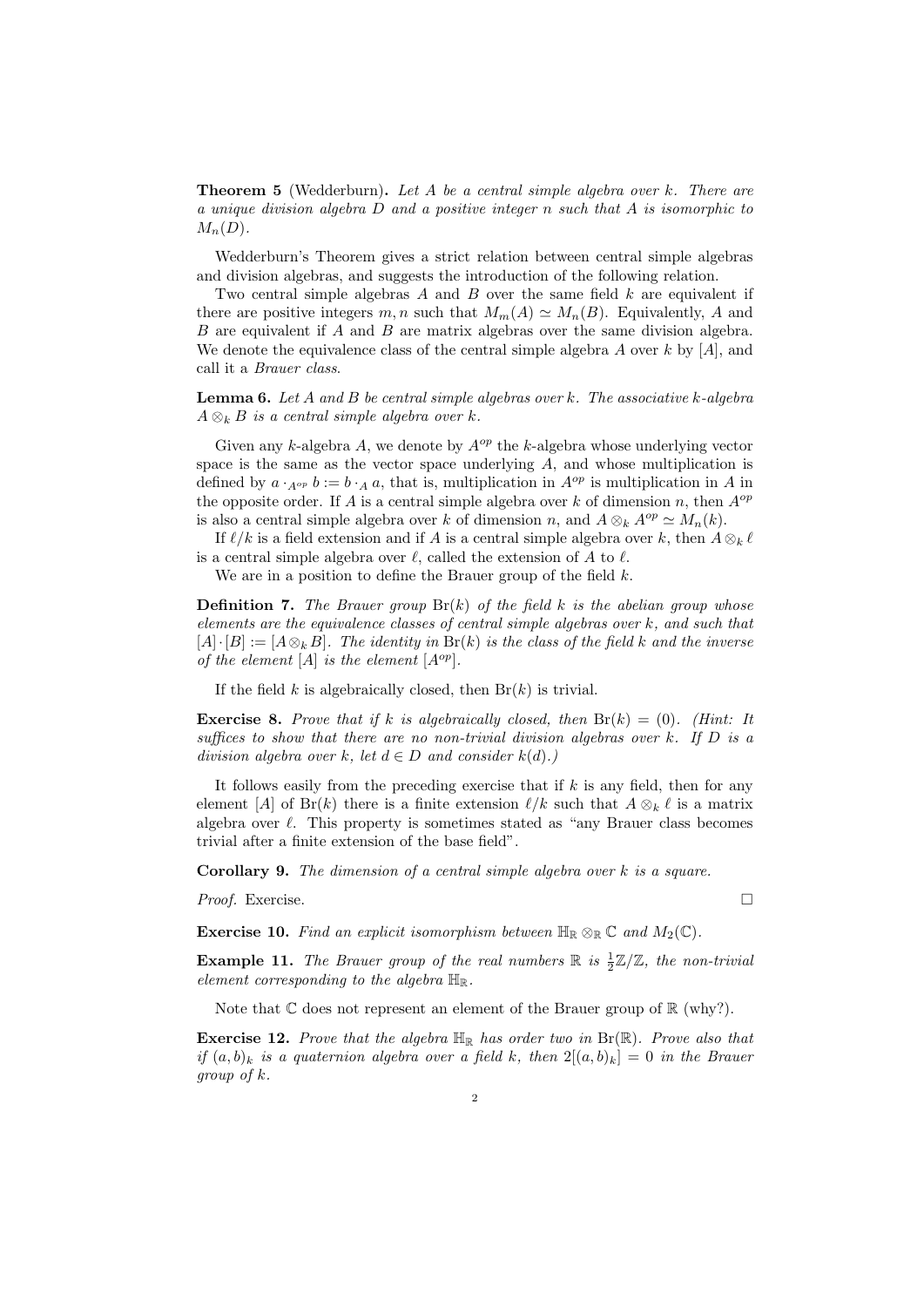**Example 13.** Let p be a prime number. The Brauer group of the p-adic numbers  $\mathbb{Q}_p$  is  $\mathbb{Q}/\mathbb{Z}$ .

In fact, there is a canonical isomorphism  $inv_p: Br(\mathbb{Q}_p) \to \mathbb{Q}/\mathbb{Z}$ , called the invariant at p. We denote by  $inv_{\mathbb{R}}: \text{Br}(\mathbb{R}) \to \frac{1}{2}\mathbb{Z}/\mathbb{Z}$  the unique isomorphism.

**Exercise 14.** Let v be a valuation of  $\mathbb{Q}$ . Show that the value of the invariant at v of the quaternion algebra  $(a, b)$ <sub>Q</sub> is equal to the Hilbert symbol  $(a, b)$ <sub>v</sub> (with the obvious group isomorphism between  $\{1, -1\}$  and  $\frac{1}{2}\mathbb{Z}/\mathbb{Z}$ ).

There is a standard exact sequence

(0.1) 
$$
0 \to Br(\mathbb{Q}) \to \bigoplus_{v} Br(\mathbb{Q}_{v}) \to \mathbb{Q}/\mathbb{Z} \to 0
$$

where the morphism  $Br(\mathbb{Q}) \to \bigoplus F(\mathbb{Q}_v)$  is the evaluation of all the invariants and the morphism  $\bigoplus$   $\text{Br}(\mathbb{Q}_v) \to \mathbb{Q}/\mathbb{Z}$  is the sum of all the invariants. A similar sequence exists also for general number fields.

The sequence (0.1) shows a very important property: the local invariants of a Brauer class satisfy a global relation. This observation gives a compatibility among the local invariants; it is a relation that cannot be detected working with a single prime at a time.

**Brauer group of a variety.** Let  $X$  be a smooth projective variety defined over a field  $k$ . Our goal is to define a subgroup of the Brauer group of  $X$ , that contains "concrete" elements that we can use to analyze arithmetic properties of  $X$ . The starting point is the definition of the Brauer group of  $X$ , but we are going to do this only vaguely, and we concentrate on more concrete algebras, called cyclic algebras.

The general set-up is as follows. The Brauer group  $Br(X)$  of X is a subgroup of  $Br(k(X))$ , the Brauer group of the function field of X. A Brauer class  $\alpha$  in  $Br(k(X))$  is a form of a matrix algebra over  $k(X)$ . Choose a representative A for the Brauer class  $\alpha$ ; thus A is a central simple algebra over  $k(X)$  such that  $[A] = \alpha$ . In particular it is a finite dimensional vector space over  $k(X)$  and we can choose a basis  $A_1, \ldots, A_n$  for A. Thus the algebra A is specified by the basis  $A_1, \ldots, A_n$ together with the "structure constants"  $\{a_{ij}^l\}_{i,j,l\in\{1,\ldots,n\}}$ , where  $a_{ij}^l \in k(X)$  are such that

$$
A_i \cdot A_j = \sum_l a_{ij}^l A_l.
$$

Moreover, there is an open subset  $U \subset X$  such that all the structure constants  $a_{ij}^l$ are regular on  $U$ , and we can "evaluate" the central simple algebra  $A$  at all points of U. This means that we can associate to each point  $p \in U$  the algebra over k with basis  $A_1(p), \ldots, A_n(p)$  and structure constants  $\{a_{ij}^l(p)\}\$ , and this algebra is a central simple algebra over k. The Brauer group  $Br(X)$  of X is the subgroup of  $Br(k(X))$  consisting of all the Brauer classes of  $k(X)$  that admit a covering of X by open subsets  $U$  with the properties above.

Cyclic algebras. A general class of central simple algebras is the class of cyclic algebras. Let  $\ell/k$  be a finite cyclic extension of fields of degree n. Given  $b \in k^*$ and a generator  $\sigma$  of  $Gal(\ell/k)$ , we construct a central simple algebra over k as follows: take the "twisted" polynomial ring  $\ell[x]_{\sigma}$ , where  $lx = x\sigma(l)$  for all  $l \in \ell$  and quotient out by the two-sided ideal generated by  $x<sup>n</sup> - b$ . This algebra is usually denoted  $(\ell/k, b)$ . The algebra depends on the choice of  $\sigma$ , though the notation does